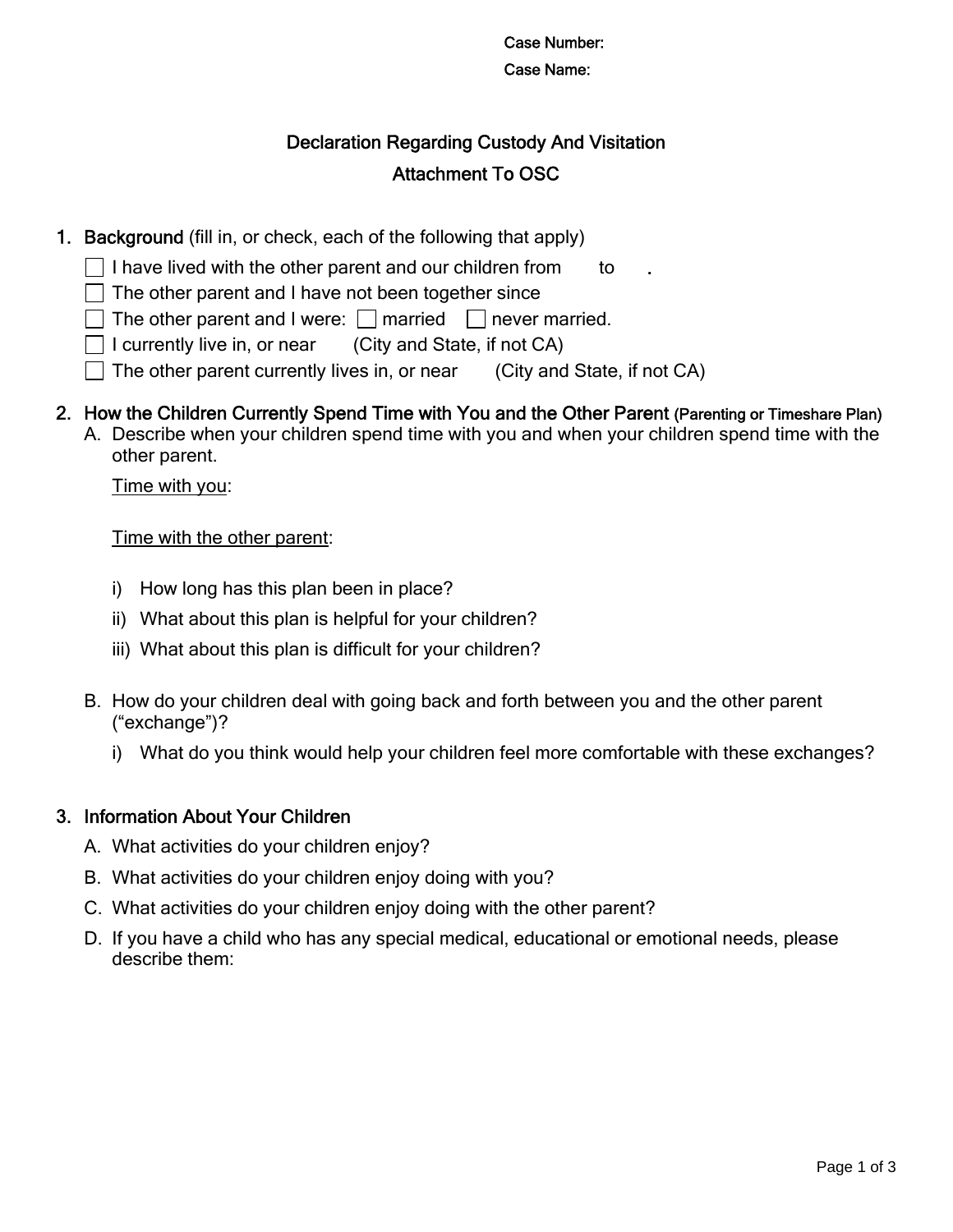#### Case Number: Case Name:

### 4. Schedules

- A. Your children's schedule for school and childcare (if children have different schedules, please be sure to write them down separately):
- B. Your children's schedules for other activities (if children have different schedules, please be sure to write them down separately):
- C. Your work and/or daily schedule:
- D. The other parent's work and/or daily schedule, if you know it:

# 5. Communication Between You and the Other Parent

- A. How well do you and the other parent work together on behalf of your children?  $\Box$  Very Well  $\Box$  OK  $\Box$  Not Very Well  $\Box$  Terribly  $\Box$  We can't talk with each other at all
- B. When you disagree, how do the two of you usually talk or act with each other?
- C. How do you usually resolve your disagreements?
- D. Are you able to discuss issues like where your children should go to school, what doctor to see and what religious upbringing, if any, your children should have?  $\Box$  Yes  $\Box$  No If no, why not?
- E. Was there a time when you and the other parent were better at working together in making decisions for your children?  $\Box$  Yes  $\Box$  No If yes,
	- i) How did that work?
	- ii) Do you think you could do that again?  $\Box$  Yes  $\Box$  No If no, why not?
- F. How do you think your children are affected by the way you and the other parent behave with each other?

# 6. Counseling Needs:

Do you think that any of the following would be helpful to your children?

◯ Co-parenting (learning better communication) counseling for you and the other parent

- $\Box$  Individual counseling for any of the children
	- Indicate which child, or children
- $\Box$  Individual counseling for either, or both, parents
	- Indicate which parent
- $\Box$  Family counseling